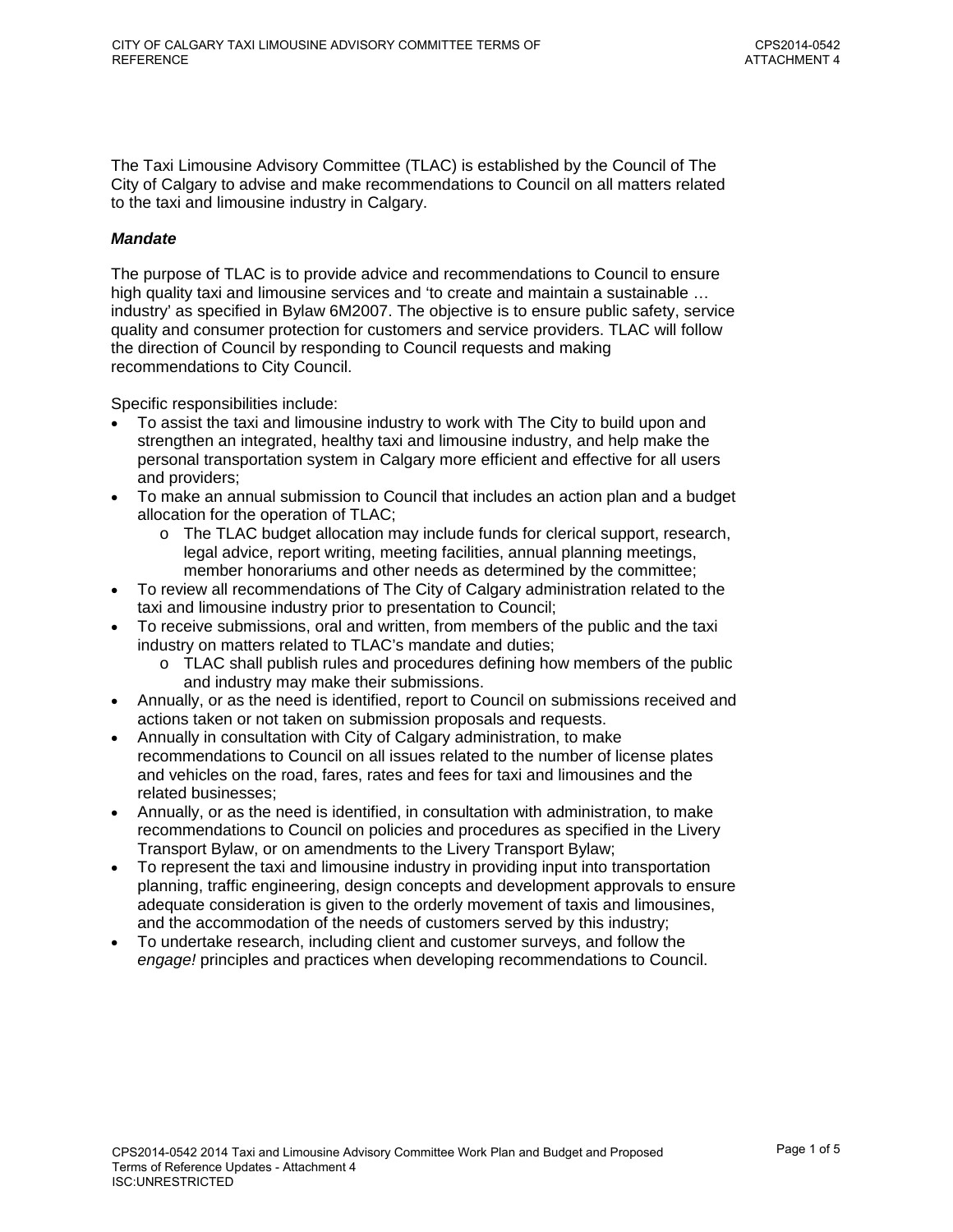• TLAC will work in equal partnership with City of Calgary administration. After mandated review and consultation, advice to Council by TLAC and by the City administration may differ.

#### *Reports to Council*

Reports to Council shall include summaries of opinions and stakeholder groups dissenting from TLAC recommendations, and minority reports (if any) provided by TLAC members.

#### *Membership*

TLAC shall consist of sixteen (16) members who meet the eligibility criteria and are appointed by resolution of Council.

Membership shall be comprised of:

- One (1) representative of the Calgary Livery Association (CLA), nominated to Council by the CLA
- One (1) representative of the Limousine Luxury Independent Motor Operators Society (LIMOS), nominated to Council by LIMOS.
- Two (2) representative of taxi and limousine drivers selected by Council from nominations made by the Taxi Drivers Association of Alberta, the Calgary Cab Drivers Society, the Calgary Cab Drivers Association the Calgary Limousine Industry, the United Taxi Drivers of Calgary & Regions Association; the Calgary Livery Association; and such other driver organizations as may be identified by Livery Transport Services as currently active in Calgary.
- One (1) representative of the Calgary Airport Authority nominated to Council by the Calgary Airport Authority Board of Directors
- One (1) representative of the Calgary Tourism and Convention Bureau nominated to Council by the Calgary Tourism and Convention Bureau Board of **Directors**
- One (1) representative of the Calgary Hotel Association nominated to Council by the Calgary Hotel Association.
- One (1) Representative from the Calgary Police Service (non-voting).
- One (1) Representative from the Transportation Planning unit of City administration (non-voting).
- One (1) Representative from Livery Transportation Services (non-voting)
- Five (5) representatives of the general public, selected by Council from respondents to a public notice for applicants to sit on the committee*.*
	- o *Public members to provide customer and client input representing the interests of business travelers and general users, low income, senior and special needs customers*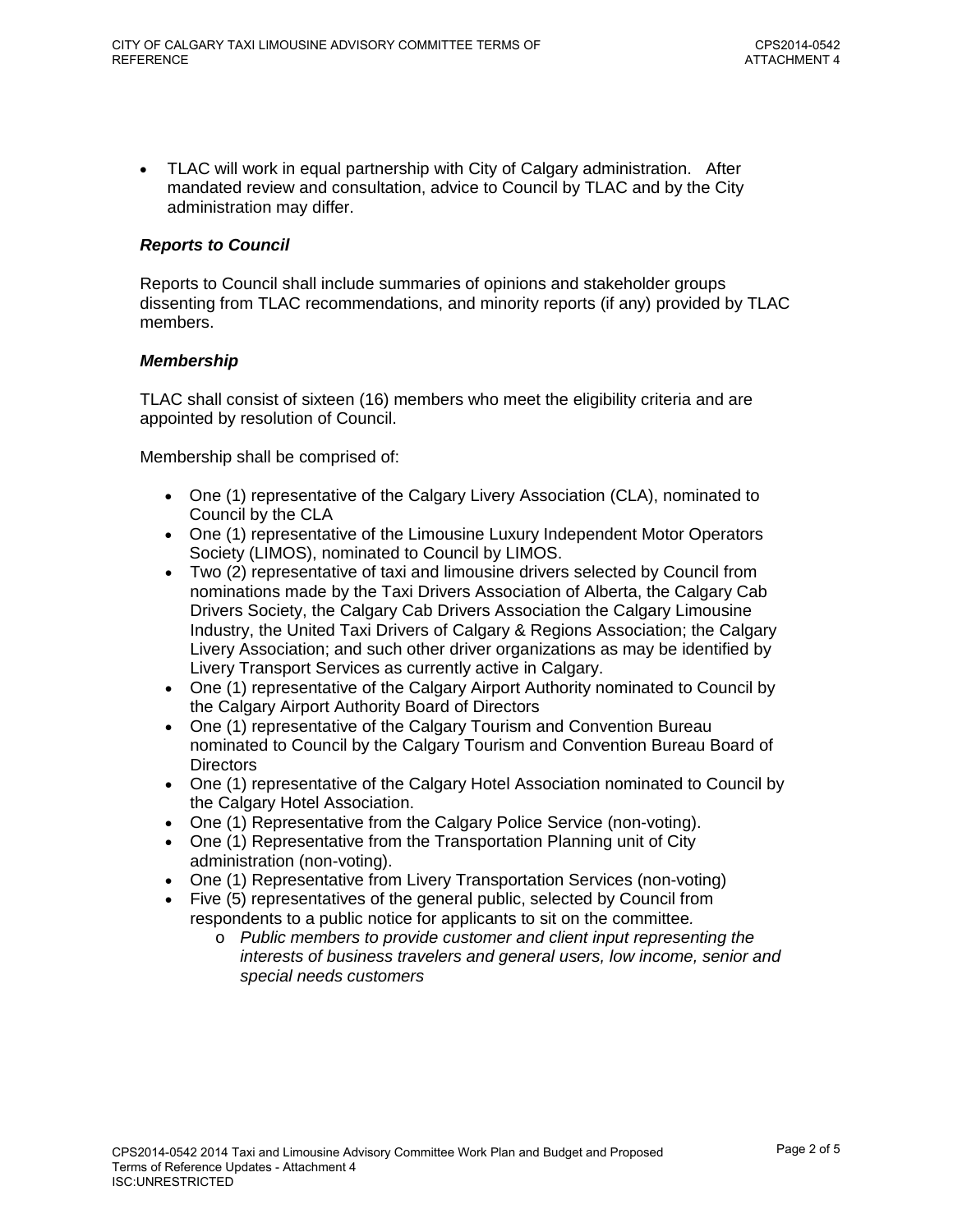- o *Public representatives include 1 member with background in administrative law, 1 member with a background in finance, economics or rate setting and 1 member with a business background and/or knowledge of Calgary's business community.*
- One (1) representative from the Advisory Committee on Accessibility.

The Chair of TLAC shall be appointed by Council from the five (5) representatives of the general public.

Annually, following the appointment of new members at the annual Organizational Meeting of Council, a Vice Chair is to be elected by the members of TLAC from among the representatives of the general public, the Calgary Airport Authority, the Calgary Tourism and Convention Bureau, or the Calgary Hotel Association, .

Subcommittees may be established by TLAC annually or on an as required basis.

# *Quorum*

With regard to quorum for TLAC, quorum is defined as five (5) members who appropriately represent the committee make up, specifically, two (2) members representing the public, two (2) members representing either the Advisory Committee on Accessibility, the Calgary Airport Authority or the Calgary Tourism and Convention Bureau or the Calgary Hotel Association, and one (1) member representing the taxi and limousine industry.

# *Term*

- Each member is appointed for a two (2) year term, effective the date of the annual Organizational Meeting of Council
- Each member may serve a maximum of two (2) consecutive terms
- To ensure business continuity, appointments will be staggered by appointing up to five (5) members annually
- A member may resign at any time upon written notice to City Council
- Council may, by resolution, remove any member

# *Qualifications and Eligibility*

Members appointed by resolution of Council shall:

- Represent one of the categories identified by Council
- Be at least 18 years of age
- Be a resident of The City of Calgary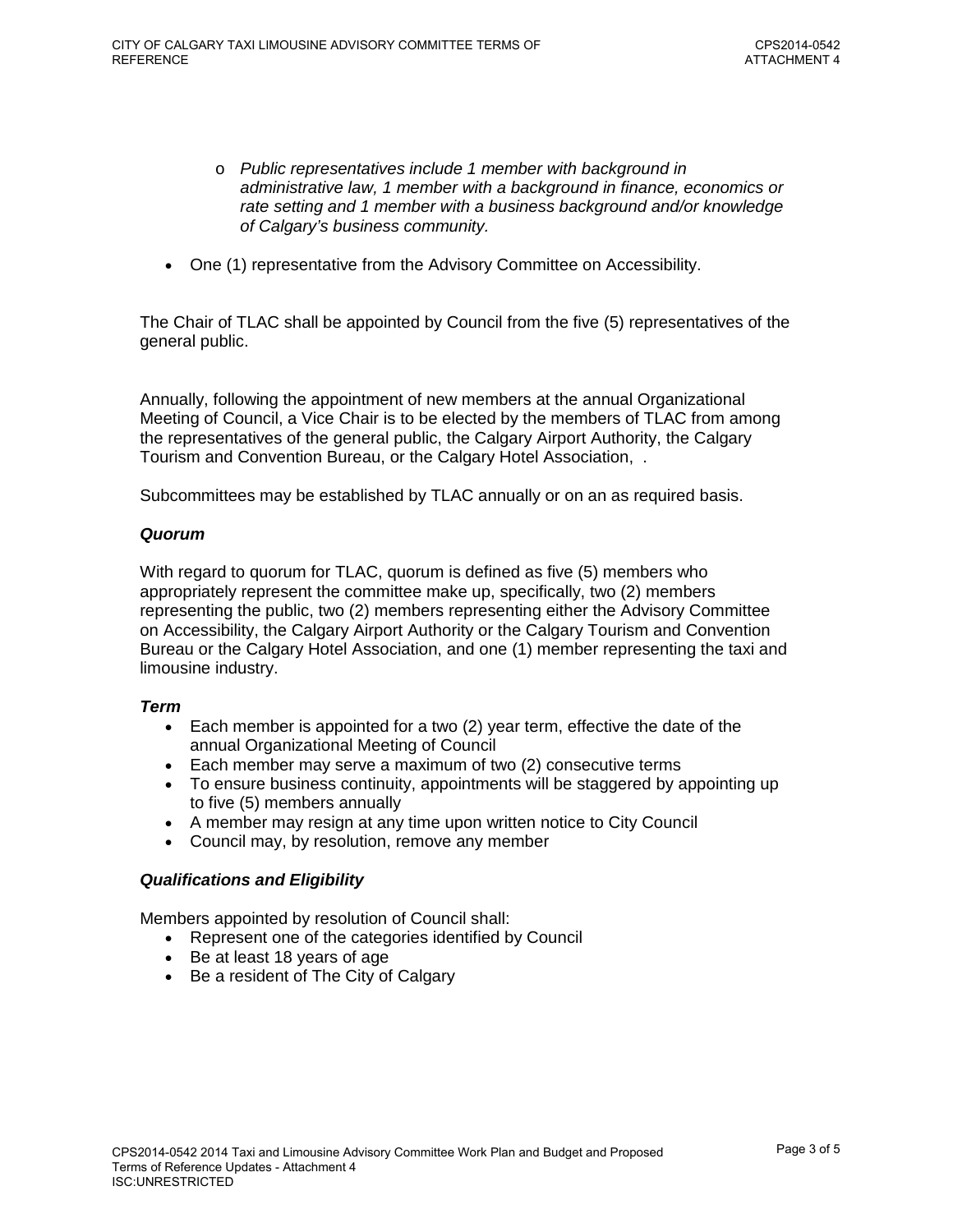- Not be a member of the Licence Appeal Board or The City of Calgary administration
- Abide by pecuniary interest requirements

Members appointed by resolution of Council to represent the general public shall not have a pecuniary interest in the taxi or limousine industries, shall not hold a livery license during their term of appointment, and shall not have held a livery license during the 12 months previous to their appointment.

Any of the following skills and experience would be an asset for advisory committee members

- Three to five (3 to 5) years' experience as a board member
- Conflict resolution training or experience
- Policy and public administration knowledge
- Budget planning and financial management experience
- Research and analysis experience
- Good verbal and written communication skills

# *Pecuniary Interest*

Members of TLAC are obligated to act in the best interests of all stakeholders and not represent their personal or business interests, or those of an immediate relative, when developing recommendations or representing the advisory committee.

A TLAC member, immediately upon becoming aware of a potential conflict of interest in any matter before the TLAC, shall:

- Inform TLAC members of this conflict
- Enter into the minutes the conflict of interest
- After declaring the nature of the pecuniary interest and having it recorded in the minutes of the meeting, a member having pecuniary interest in a matter may vote on the matter.

TLAC members shall sign, annually, a statutory declaration that no conflicts of interest have gone undeclared during the previous year.

Failure to report a conflict of interest may result in the removal of the member from the TLAC by City Council.

# *Compensation*

Annually TLAC will recommend a budget to Council. Approval of an honorarium is at the discretion of Council.

# *Meeting Schedule*